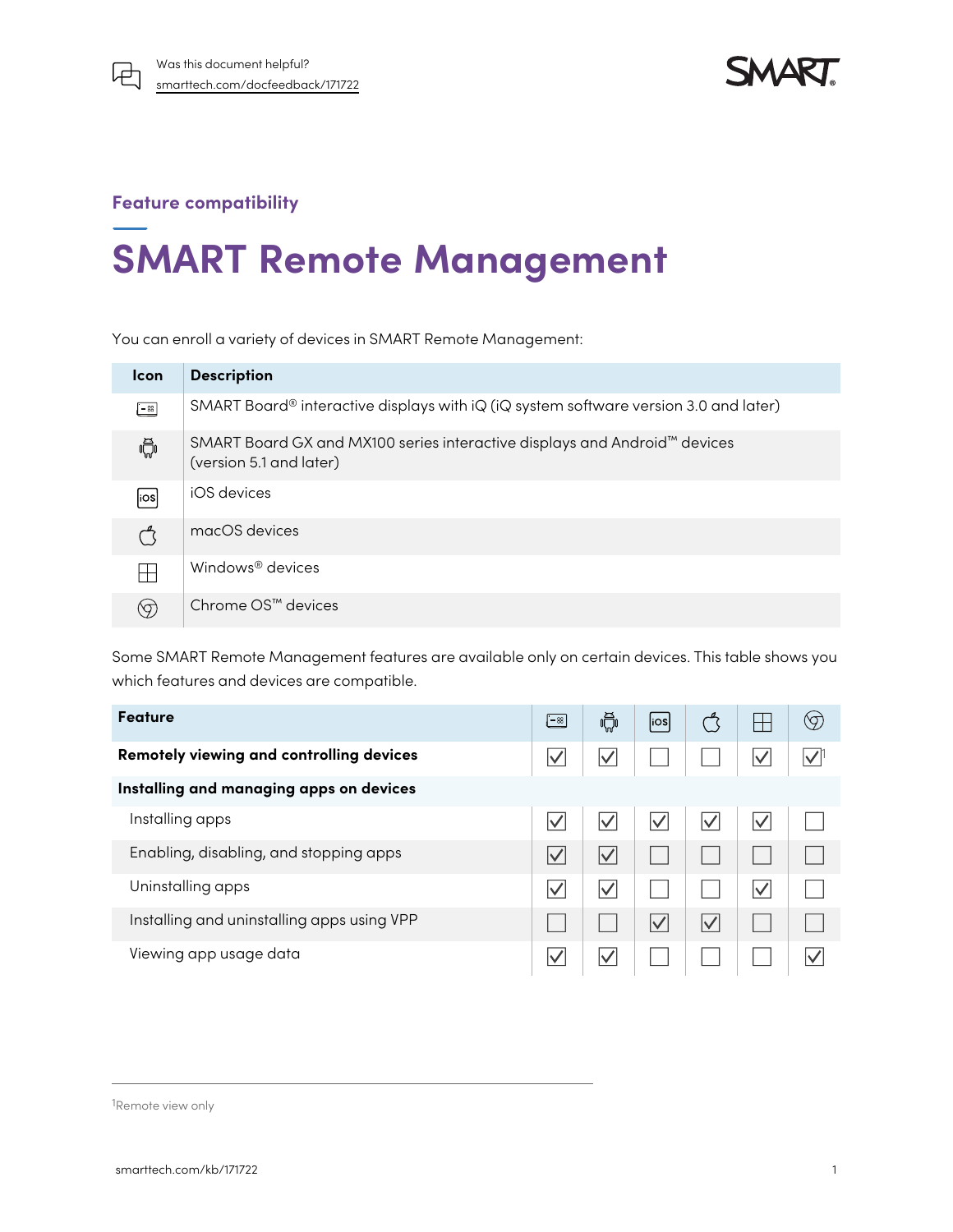### **SMART Remote Management**

Feature compatibility

| <b>Feature</b>                                             |                      | Ŵ,                | $\vert$ ios $\vert$  |                         | $\vdash$             | $\circledcirc$          |
|------------------------------------------------------------|----------------------|-------------------|----------------------|-------------------------|----------------------|-------------------------|
| Running other commands on devices                          |                      |                   |                      |                         |                      |                         |
| Deploying policies2                                        | $\overline{\vee}$    | $\overline{\vee}$ | $\overline{\vee}$    | $\overline{\checkmark}$ | $\overline{\vee}$    | $\overline{\checkmark}$ |
| Managing settings                                          | $\sqrt{3}$           | $\sqrt{4}$        |                      |                         |                      |                         |
| Locking settings                                           | $\blacktriangledown$ |                   |                      |                         |                      |                         |
| Sending remote execution commands                          | $\sqrt{5}$           | $\overline{\vee}$ |                      |                         | $\overline{\vee}$    |                         |
| Sending custom MDM commands                                |                      |                   | $\overline{\vee}$    | $\overline{\vee}$       |                      |                         |
| Sending files to devices                                   | $\overline{\vee}$    | $\overline{\vee}$ |                      |                         | $\overline{\vee}$    |                         |
| Sending text-only messages                                 | $\vert\!\vee\!\vert$ | $\overline{\vee}$ |                      |                         | $\vert\!\vee\!\vert$ |                         |
| Sending advanced messages                                  | $\overline{\vee}$    | $\overline{\vee}$ |                      |                         |                      |                         |
| Locking and unlocking devices                              |                      | $\overline{\vee}$ | $\overline{\vee}$    | $\overline{\vee}$       | $\vert \surd \vert$  |                         |
| Restarting devices                                         | $\overline{\vee}$    | $\overline{\vee}$ | $\overline{\vee}$    | $\overline{\vee}$       | $\overline{\vee}$    |                         |
| Shutting down devices                                      |                      | $\overline{\vee}$ | $\overline{\vee}$    | $\overline{\vee}$       | $\overline{\vee}$    |                         |
| Waking devices                                             | $\mathbb{R}^2$       | $\overline{\vee}$ |                      |                         | $\overline{\vee}$    |                         |
| Changing devices' agent passwords                          | $\blacktriangledown$ | $\overline{\vee}$ |                      |                         | $\blacktriangledown$ | $\overline{\vee}$       |
| Returning devices to factory settings                      | $\overline{\vee}$    | $\overline{\vee}$ | $\overline{\vee}$    |                         |                      |                         |
| Resetting devices' authentication tokens                   | $\overline{\vee}$    | $\overline{\vee}$ |                      |                         | $\overline{\vee}$    | $\overline{\vee}$       |
| Removing Google <sup>™</sup> accounts from Android devices |                      | $\overline{\vee}$ |                      |                         |                      |                         |
| Deploying DEP profiles                                     |                      |                   | $\blacktriangledown$ | $\overline{\vee}$       |                      |                         |
| Clearing passcodes                                         |                      |                   | $\overline{\vee}$    | $\blacktriangledown$    |                      |                         |
| Retrieving the default password                            |                      |                   |                      |                         |                      |                         |
| <b>Running ad-hoc sessions</b>                             |                      | $\overline{\vee}$ |                      |                         |                      |                         |

2Different devices support different policies. (See [smarttech.com/kb/171798](https://www.smarttech.com/en/kb/171798) for details.)

3SMART Board interactive displays with iQ don't support all settings available in SMART Remote Management.

4SMART Board GX and MX100 series interactive displays don't support all settings available in SMART Remote Management.

5SMART Board interactive displays with iQ don't fully support remote execution commands.